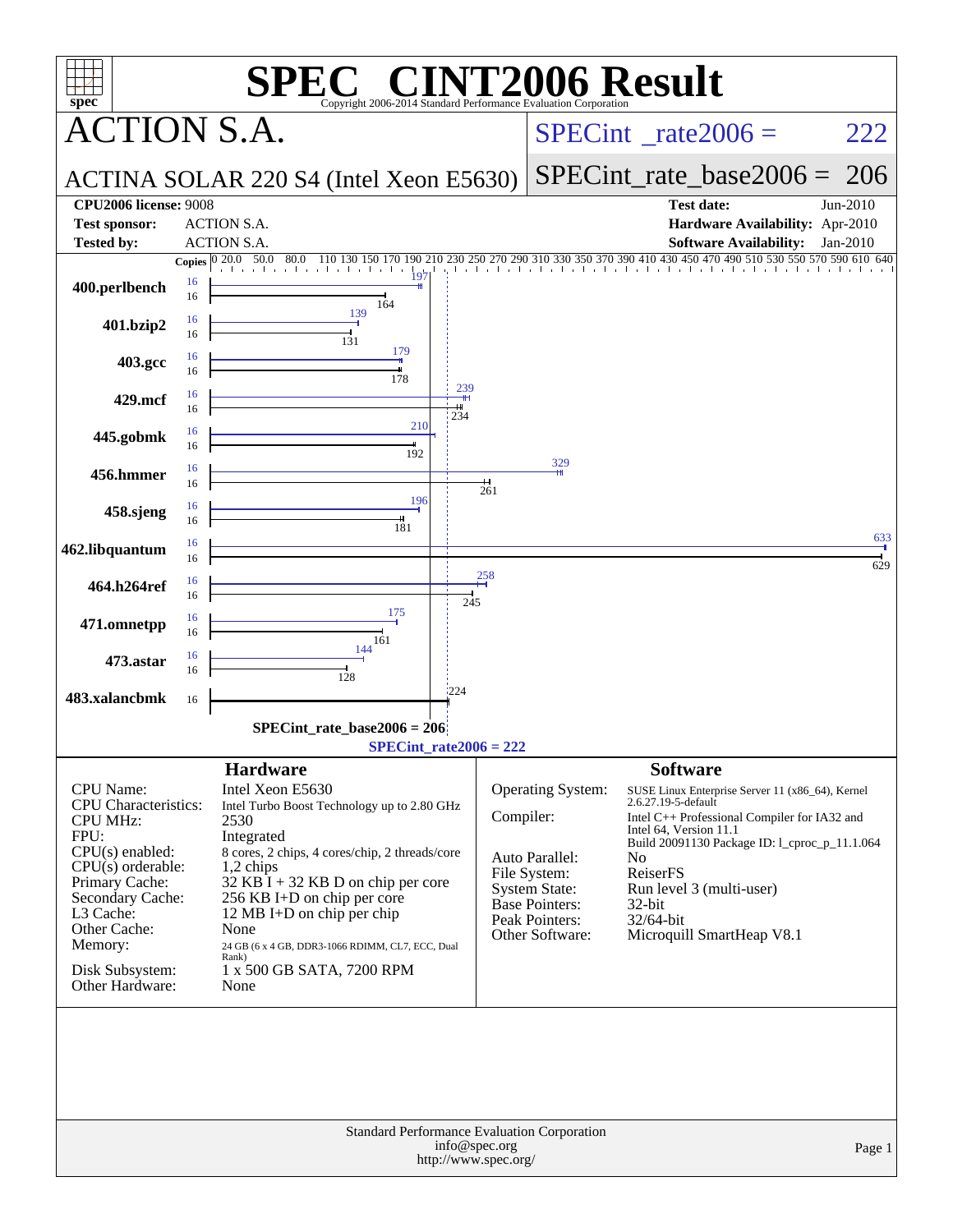

ACTION S.A.

#### SPECint rate $2006 = 222$

ACTINA SOLAR 220 S4 (Intel Xeon E5630)

[SPECint\\_rate\\_base2006 =](http://www.spec.org/auto/cpu2006/Docs/result-fields.html#SPECintratebase2006) 206

**[CPU2006 license:](http://www.spec.org/auto/cpu2006/Docs/result-fields.html#CPU2006license)** 9008 **[Test date:](http://www.spec.org/auto/cpu2006/Docs/result-fields.html#Testdate)** Jun-2010

**[Test sponsor:](http://www.spec.org/auto/cpu2006/Docs/result-fields.html#Testsponsor)** ACTION S.A. **[Hardware Availability:](http://www.spec.org/auto/cpu2006/Docs/result-fields.html#HardwareAvailability)** Apr-2010 **[Tested by:](http://www.spec.org/auto/cpu2006/Docs/result-fields.html#Testedby)** ACTION S.A. **[Software Availability:](http://www.spec.org/auto/cpu2006/Docs/result-fields.html#SoftwareAvailability)** Jan-2010

#### **[Results Table](http://www.spec.org/auto/cpu2006/Docs/result-fields.html#ResultsTable)**

|                    | <b>Base</b>   |                |            |                                                                                                          |                  |                |            | <b>Peak</b>   |                |              |                |              |                |              |
|--------------------|---------------|----------------|------------|----------------------------------------------------------------------------------------------------------|------------------|----------------|------------|---------------|----------------|--------------|----------------|--------------|----------------|--------------|
| <b>Benchmark</b>   | <b>Copies</b> | <b>Seconds</b> | Ratio      | <b>Seconds</b>                                                                                           | Ratio            | <b>Seconds</b> | Ratio      | <b>Copies</b> | <b>Seconds</b> | <b>Ratio</b> | <b>Seconds</b> | <b>Ratio</b> | <b>Seconds</b> | <b>Ratio</b> |
| 400.perlbench      | 16            | 951            | 164        | 949                                                                                                      | 165I             | 954            | 164        | 16            | 789            | 198          | 801            | 195          | 795            | <u>197</u>   |
| 401.bzip2          | 16            | 1177           | 131        | 1179                                                                                                     | 131              | 1172           | 132        | 16            | 1113           | 139          | 1113           | 139          | 1118           | 138          |
| $403.\mathrm{gcc}$ | 16            | 725            | <b>178</b> | 719                                                                                                      | 179 <sub>l</sub> | 728            | 177        | 16            | 719            | 179          | 726            | 178          | 718            | 179          |
| $429$ .mcf         | 16            | 623            | 234        | 630                                                                                                      | 232              | 618            | <b>236</b> | 16            | 615            | 237          | 610            | <u>239</u>   | 601            | 243          |
| 445.gobmk          | 16            | 875            | 192        | 881                                                                                                      | 191              | 873            | 192l       | 16            | <u>798</u>     | 210          | 798            | 210          | 797            | 211          |
| 456.hmmer          | 16            | 571            | 261        | 581                                                                                                      | 257              | 570            | 262        | 16            | 454            | 329          | 452            | 330          | 459            | 325          |
| $458$ sjeng        | 16            | 1071           | 181        | 1085                                                                                                     | 178              | 1068           | 181        | 16            | 987            | 196          | 989            | <u> 196</u>  | 991            | 195          |
| 462.libquantum     | 16            | 527            | 629        | 527                                                                                                      | 630              | 527            | 629        | 16            | 525            | 632          | 524            | 633          | 523            | 634          |
| 464.h264ref        | 16            | 1439           | 246        | 1443                                                                                                     | 245              | 1445           | 245        | 16            | 1371           | 258          | 1367           | 259          | 1414           | 250          |
| $471$ .omnetpp     | 16            | 622            | 161        | 621                                                                                                      | 161              | 621            | 161        | 16            | 572            | 175          | 572            | 175          | 573            | 175          |
| 473.astar          | 16            | 878            | 128        | 878                                                                                                      | 128              | 882            | 127        | 16            | 781            | 144          | 781            | 144          | 781            | <u>144</u>   |
| 483.xalancbmk      | 16            | 497            | 222        | 493                                                                                                      | 224              | 494            | 224        | 16            | 497            | 222          | 493            | 224          | 494            | 224          |
|                    |               |                |            | Results appear in the order in which they were run. Bold underlined text indicates a median measurement. |                  |                |            |               |                |              |                |              |                |              |

#### **[Submit Notes](http://www.spec.org/auto/cpu2006/Docs/result-fields.html#SubmitNotes)**

The config file option 'submit' was used. numactl was used to bind copies to the cores

#### **[Operating System Notes](http://www.spec.org/auto/cpu2006/Docs/result-fields.html#OperatingSystemNotes)**

'ulimit -s unlimited' was set for stacksize unlimited

#### **[General Notes](http://www.spec.org/auto/cpu2006/Docs/result-fields.html#GeneralNotes)**

Binaries were compiled on SLES 10 with Binutils 2.18.50.0.7.20080502

#### **[Base Compiler Invocation](http://www.spec.org/auto/cpu2006/Docs/result-fields.html#BaseCompilerInvocation)**

[C benchmarks](http://www.spec.org/auto/cpu2006/Docs/result-fields.html#Cbenchmarks): [icc -m32](http://www.spec.org/cpu2006/results/res2010q3/cpu2006-20100619-11758.flags.html#user_CCbase_intel_icc_32bit_5ff4a39e364c98233615fdd38438c6f2)

[C++ benchmarks:](http://www.spec.org/auto/cpu2006/Docs/result-fields.html#CXXbenchmarks) [icpc -m32](http://www.spec.org/cpu2006/results/res2010q3/cpu2006-20100619-11758.flags.html#user_CXXbase_intel_icpc_32bit_4e5a5ef1a53fd332b3c49e69c3330699)

#### **[Base Portability Flags](http://www.spec.org/auto/cpu2006/Docs/result-fields.html#BasePortabilityFlags)**

400.perlbench: [-DSPEC\\_CPU\\_LINUX\\_IA32](http://www.spec.org/cpu2006/results/res2010q3/cpu2006-20100619-11758.flags.html#b400.perlbench_baseCPORTABILITY_DSPEC_CPU_LINUX_IA32)

Continued on next page

Standard Performance Evaluation Corporation [info@spec.org](mailto:info@spec.org) <http://www.spec.org/>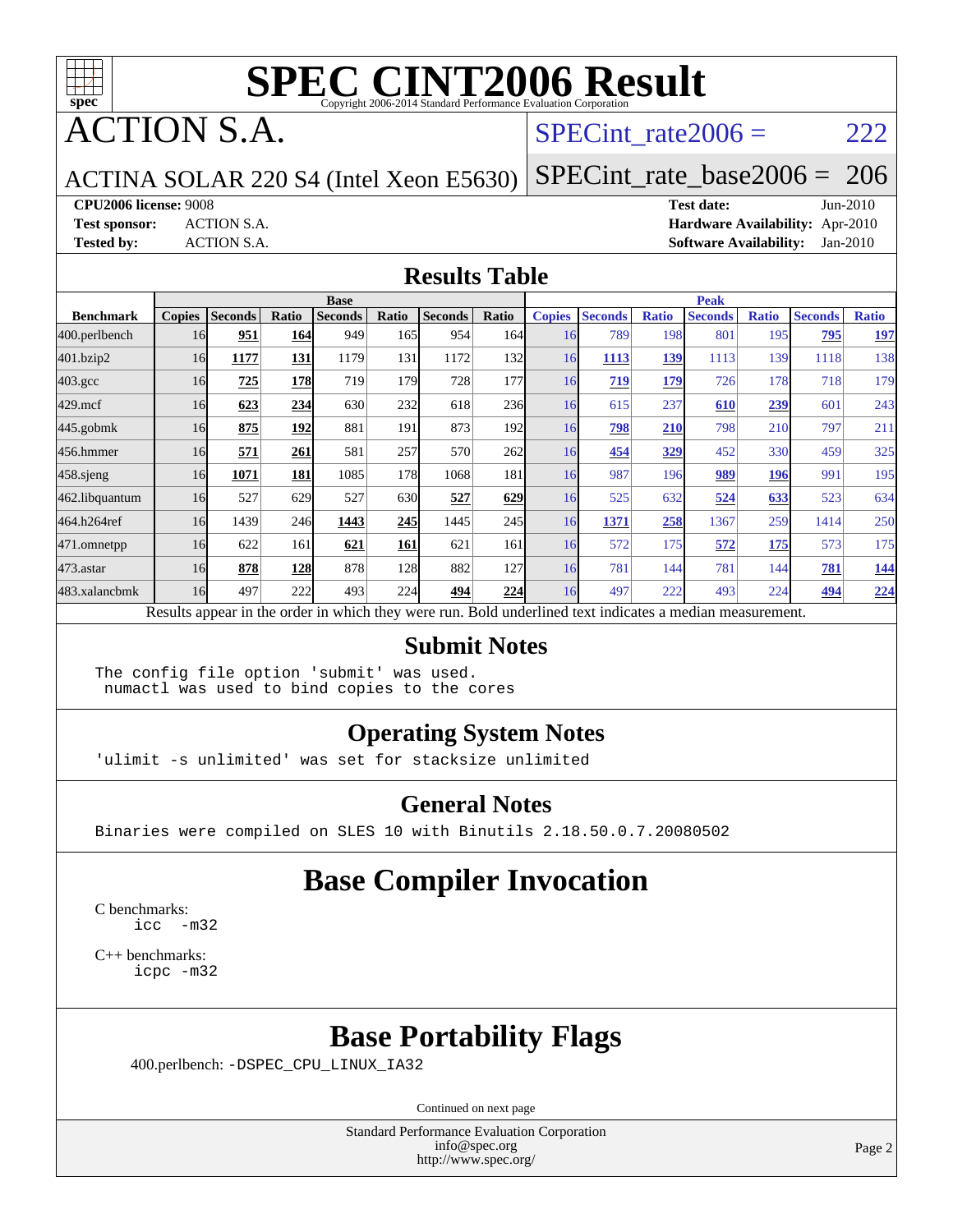

ACTION S.A.

SPECint rate  $2006 = 222$ 

ACTINA SOLAR 220 S4 (Intel Xeon E5630) [SPECint\\_rate\\_base2006 =](http://www.spec.org/auto/cpu2006/Docs/result-fields.html#SPECintratebase2006) 206

**[CPU2006 license:](http://www.spec.org/auto/cpu2006/Docs/result-fields.html#CPU2006license)** 9008 **[Test date:](http://www.spec.org/auto/cpu2006/Docs/result-fields.html#Testdate)** Jun-2010 **[Test sponsor:](http://www.spec.org/auto/cpu2006/Docs/result-fields.html#Testsponsor)** ACTION S.A. **[Hardware Availability:](http://www.spec.org/auto/cpu2006/Docs/result-fields.html#HardwareAvailability)** Apr-2010 **[Tested by:](http://www.spec.org/auto/cpu2006/Docs/result-fields.html#Testedby)** ACTION S.A. **[Software Availability:](http://www.spec.org/auto/cpu2006/Docs/result-fields.html#SoftwareAvailability)** Jan-2010

## **[Base Portability Flags \(Continued\)](http://www.spec.org/auto/cpu2006/Docs/result-fields.html#BasePortabilityFlags)**

 462.libquantum: [-DSPEC\\_CPU\\_LINUX](http://www.spec.org/cpu2006/results/res2010q3/cpu2006-20100619-11758.flags.html#b462.libquantum_baseCPORTABILITY_DSPEC_CPU_LINUX) 483.xalancbmk: [-DSPEC\\_CPU\\_LINUX](http://www.spec.org/cpu2006/results/res2010q3/cpu2006-20100619-11758.flags.html#b483.xalancbmk_baseCXXPORTABILITY_DSPEC_CPU_LINUX)

**[Base Optimization Flags](http://www.spec.org/auto/cpu2006/Docs/result-fields.html#BaseOptimizationFlags)**

[C benchmarks](http://www.spec.org/auto/cpu2006/Docs/result-fields.html#Cbenchmarks):

[-xSSE4.2](http://www.spec.org/cpu2006/results/res2010q3/cpu2006-20100619-11758.flags.html#user_CCbase_f-xSSE42_f91528193cf0b216347adb8b939d4107) [-ipo](http://www.spec.org/cpu2006/results/res2010q3/cpu2006-20100619-11758.flags.html#user_CCbase_f-ipo) [-O3](http://www.spec.org/cpu2006/results/res2010q3/cpu2006-20100619-11758.flags.html#user_CCbase_f-O3) [-no-prec-div](http://www.spec.org/cpu2006/results/res2010q3/cpu2006-20100619-11758.flags.html#user_CCbase_f-no-prec-div) [-static](http://www.spec.org/cpu2006/results/res2010q3/cpu2006-20100619-11758.flags.html#user_CCbase_f-static) [-opt-prefetch](http://www.spec.org/cpu2006/results/res2010q3/cpu2006-20100619-11758.flags.html#user_CCbase_f-opt-prefetch)

[C++ benchmarks:](http://www.spec.org/auto/cpu2006/Docs/result-fields.html#CXXbenchmarks)

[-xSSE4.2](http://www.spec.org/cpu2006/results/res2010q3/cpu2006-20100619-11758.flags.html#user_CXXbase_f-xSSE42_f91528193cf0b216347adb8b939d4107) [-ipo](http://www.spec.org/cpu2006/results/res2010q3/cpu2006-20100619-11758.flags.html#user_CXXbase_f-ipo) [-O3](http://www.spec.org/cpu2006/results/res2010q3/cpu2006-20100619-11758.flags.html#user_CXXbase_f-O3) [-no-prec-div](http://www.spec.org/cpu2006/results/res2010q3/cpu2006-20100619-11758.flags.html#user_CXXbase_f-no-prec-div) [-opt-prefetch](http://www.spec.org/cpu2006/results/res2010q3/cpu2006-20100619-11758.flags.html#user_CXXbase_f-opt-prefetch) [-Wl,-z,muldefs](http://www.spec.org/cpu2006/results/res2010q3/cpu2006-20100619-11758.flags.html#user_CXXbase_link_force_multiple1_74079c344b956b9658436fd1b6dd3a8a) [-L/home/cmplr/usr3/alrahate/cpu2006.1.1.ic11.1/libic11.1-32bit -lsmartheap](http://www.spec.org/cpu2006/results/res2010q3/cpu2006-20100619-11758.flags.html#user_CXXbase_SmartHeap_d86dffe4a79b79ef8890d5cce17030c3)

### **[Base Other Flags](http://www.spec.org/auto/cpu2006/Docs/result-fields.html#BaseOtherFlags)**

[C benchmarks](http://www.spec.org/auto/cpu2006/Docs/result-fields.html#Cbenchmarks):

403.gcc: [-Dalloca=\\_alloca](http://www.spec.org/cpu2006/results/res2010q3/cpu2006-20100619-11758.flags.html#b403.gcc_baseEXTRA_CFLAGS_Dalloca_be3056838c12de2578596ca5467af7f3)

### **[Peak Compiler Invocation](http://www.spec.org/auto/cpu2006/Docs/result-fields.html#PeakCompilerInvocation)**

[C benchmarks \(except as noted below\)](http://www.spec.org/auto/cpu2006/Docs/result-fields.html#Cbenchmarksexceptasnotedbelow): [icc -m32](http://www.spec.org/cpu2006/results/res2010q3/cpu2006-20100619-11758.flags.html#user_CCpeak_intel_icc_32bit_5ff4a39e364c98233615fdd38438c6f2)

401.bzip2: [icc -m64](http://www.spec.org/cpu2006/results/res2010q3/cpu2006-20100619-11758.flags.html#user_peakCCLD401_bzip2_intel_icc_64bit_bda6cc9af1fdbb0edc3795bac97ada53)

456.hmmer: [icc -m64](http://www.spec.org/cpu2006/results/res2010q3/cpu2006-20100619-11758.flags.html#user_peakCCLD456_hmmer_intel_icc_64bit_bda6cc9af1fdbb0edc3795bac97ada53)

458.sjeng: [icc -m64](http://www.spec.org/cpu2006/results/res2010q3/cpu2006-20100619-11758.flags.html#user_peakCCLD458_sjeng_intel_icc_64bit_bda6cc9af1fdbb0edc3795bac97ada53)

462.libquantum: [icc -m64](http://www.spec.org/cpu2006/results/res2010q3/cpu2006-20100619-11758.flags.html#user_peakCCLD462_libquantum_intel_icc_64bit_bda6cc9af1fdbb0edc3795bac97ada53)

[C++ benchmarks \(except as noted below\):](http://www.spec.org/auto/cpu2006/Docs/result-fields.html#CXXbenchmarksexceptasnotedbelow) [icpc -m32](http://www.spec.org/cpu2006/results/res2010q3/cpu2006-20100619-11758.flags.html#user_CXXpeak_intel_icpc_32bit_4e5a5ef1a53fd332b3c49e69c3330699)

473.astar: [icpc -m64](http://www.spec.org/cpu2006/results/res2010q3/cpu2006-20100619-11758.flags.html#user_peakCXXLD473_astar_intel_icpc_64bit_fc66a5337ce925472a5c54ad6a0de310)

### **[Peak Portability Flags](http://www.spec.org/auto/cpu2006/Docs/result-fields.html#PeakPortabilityFlags)**

 400.perlbench: [-DSPEC\\_CPU\\_LINUX\\_IA32](http://www.spec.org/cpu2006/results/res2010q3/cpu2006-20100619-11758.flags.html#b400.perlbench_peakCPORTABILITY_DSPEC_CPU_LINUX_IA32) 401.bzip2: [-DSPEC\\_CPU\\_LP64](http://www.spec.org/cpu2006/results/res2010q3/cpu2006-20100619-11758.flags.html#suite_peakCPORTABILITY401_bzip2_DSPEC_CPU_LP64) 456.hmmer: [-DSPEC\\_CPU\\_LP64](http://www.spec.org/cpu2006/results/res2010q3/cpu2006-20100619-11758.flags.html#suite_peakCPORTABILITY456_hmmer_DSPEC_CPU_LP64)

Continued on next page

Standard Performance Evaluation Corporation [info@spec.org](mailto:info@spec.org) <http://www.spec.org/>

Page 3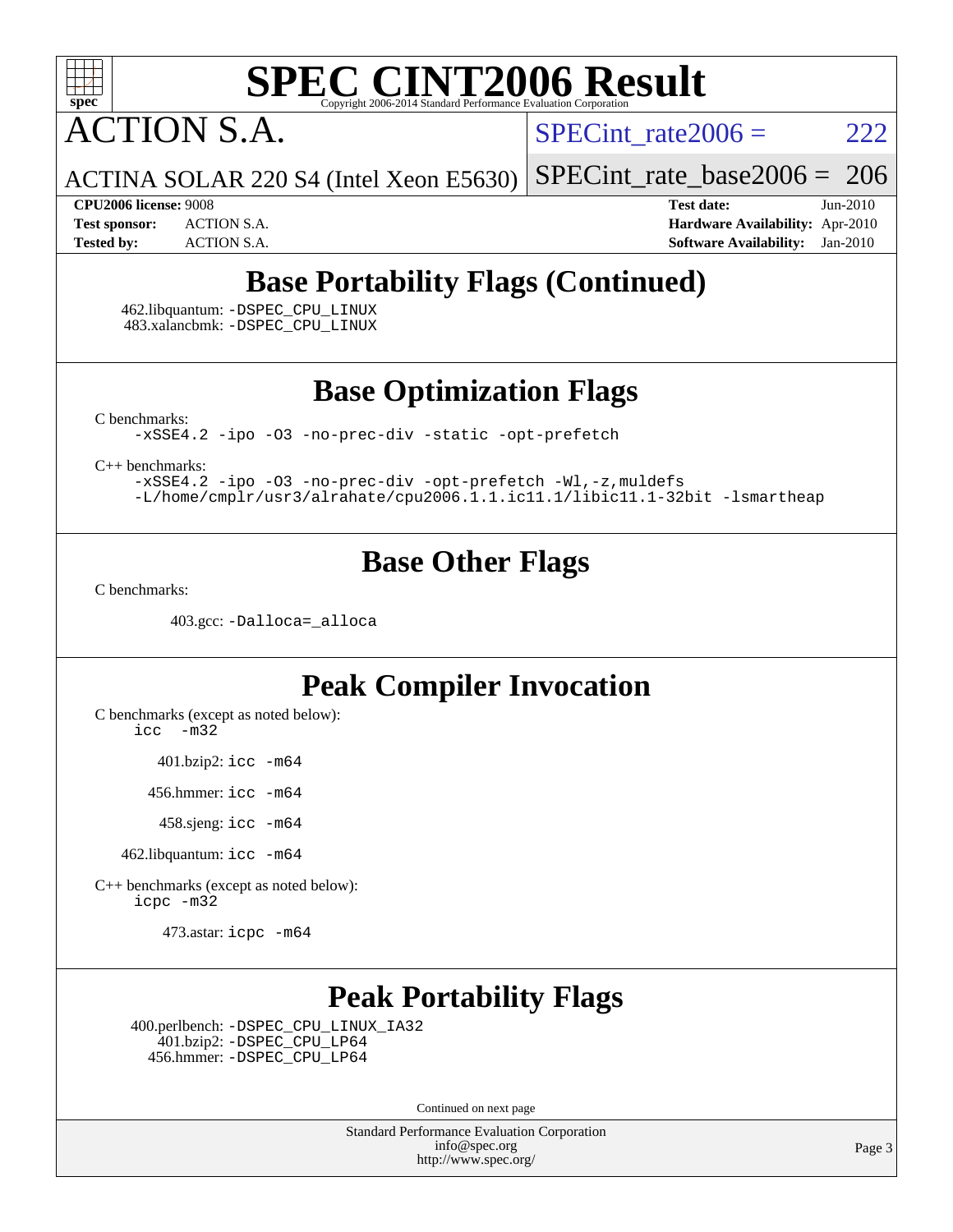

ACTION S.A.

SPECint rate $2006 = 222$ 

ACTINA SOLAR 220 S4 (Intel Xeon E5630) [SPECint\\_rate\\_base2006 =](http://www.spec.org/auto/cpu2006/Docs/result-fields.html#SPECintratebase2006) 206

**[CPU2006 license:](http://www.spec.org/auto/cpu2006/Docs/result-fields.html#CPU2006license)** 9008 **[Test date:](http://www.spec.org/auto/cpu2006/Docs/result-fields.html#Testdate)** Jun-2010 **[Test sponsor:](http://www.spec.org/auto/cpu2006/Docs/result-fields.html#Testsponsor)** ACTION S.A. **[Hardware Availability:](http://www.spec.org/auto/cpu2006/Docs/result-fields.html#HardwareAvailability)** Apr-2010 **[Tested by:](http://www.spec.org/auto/cpu2006/Docs/result-fields.html#Testedby)** ACTION S.A. **[Software Availability:](http://www.spec.org/auto/cpu2006/Docs/result-fields.html#SoftwareAvailability)** Jan-2010

## **[Peak Portability Flags \(Continued\)](http://www.spec.org/auto/cpu2006/Docs/result-fields.html#PeakPortabilityFlags)**

458.sjeng: [-DSPEC\\_CPU\\_LP64](http://www.spec.org/cpu2006/results/res2010q3/cpu2006-20100619-11758.flags.html#suite_peakCPORTABILITY458_sjeng_DSPEC_CPU_LP64)

 462.libquantum: [-DSPEC\\_CPU\\_LP64](http://www.spec.org/cpu2006/results/res2010q3/cpu2006-20100619-11758.flags.html#suite_peakCPORTABILITY462_libquantum_DSPEC_CPU_LP64) [-DSPEC\\_CPU\\_LINUX](http://www.spec.org/cpu2006/results/res2010q3/cpu2006-20100619-11758.flags.html#b462.libquantum_peakCPORTABILITY_DSPEC_CPU_LINUX) 473.astar: [-DSPEC\\_CPU\\_LP64](http://www.spec.org/cpu2006/results/res2010q3/cpu2006-20100619-11758.flags.html#suite_peakCXXPORTABILITY473_astar_DSPEC_CPU_LP64) 483.xalancbmk: [-DSPEC\\_CPU\\_LINUX](http://www.spec.org/cpu2006/results/res2010q3/cpu2006-20100619-11758.flags.html#b483.xalancbmk_peakCXXPORTABILITY_DSPEC_CPU_LINUX)

#### **[Peak Optimization Flags](http://www.spec.org/auto/cpu2006/Docs/result-fields.html#PeakOptimizationFlags)**

[C benchmarks](http://www.spec.org/auto/cpu2006/Docs/result-fields.html#Cbenchmarks):

Standard Performance Evaluation Corporation [info@spec.org](mailto:info@spec.org) <http://www.spec.org/> Page 4 400.perlbench: [-xSSE4.2](http://www.spec.org/cpu2006/results/res2010q3/cpu2006-20100619-11758.flags.html#user_peakPASS2_CFLAGSPASS2_LDCFLAGS400_perlbench_f-xSSE42_f91528193cf0b216347adb8b939d4107)(pass 2) [-prof-gen](http://www.spec.org/cpu2006/results/res2010q3/cpu2006-20100619-11758.flags.html#user_peakPASS1_CFLAGSPASS1_LDCFLAGS400_perlbench_prof_gen_e43856698f6ca7b7e442dfd80e94a8fc)(pass 1) [-ipo](http://www.spec.org/cpu2006/results/res2010q3/cpu2006-20100619-11758.flags.html#user_peakPASS2_CFLAGSPASS2_LDCFLAGS400_perlbench_f-ipo)(pass 2) [-O3](http://www.spec.org/cpu2006/results/res2010q3/cpu2006-20100619-11758.flags.html#user_peakPASS2_CFLAGSPASS2_LDCFLAGS400_perlbench_f-O3)(pass 2) [-no-prec-div](http://www.spec.org/cpu2006/results/res2010q3/cpu2006-20100619-11758.flags.html#user_peakPASS2_CFLAGSPASS2_LDCFLAGS400_perlbench_f-no-prec-div)(pass 2) [-static](http://www.spec.org/cpu2006/results/res2010q3/cpu2006-20100619-11758.flags.html#user_peakPASS2_CFLAGSPASS2_LDCFLAGS400_perlbench_f-static)(pass 2) [-prof-use](http://www.spec.org/cpu2006/results/res2010q3/cpu2006-20100619-11758.flags.html#user_peakPASS2_CFLAGSPASS2_LDCFLAGS400_perlbench_prof_use_bccf7792157ff70d64e32fe3e1250b55)(pass 2) [-ansi-alias](http://www.spec.org/cpu2006/results/res2010q3/cpu2006-20100619-11758.flags.html#user_peakCOPTIMIZE400_perlbench_f-ansi-alias) 401.bzip2: [-xSSE4.2](http://www.spec.org/cpu2006/results/res2010q3/cpu2006-20100619-11758.flags.html#user_peakPASS2_CFLAGSPASS2_LDCFLAGS401_bzip2_f-xSSE42_f91528193cf0b216347adb8b939d4107)(pass 2) [-prof-gen](http://www.spec.org/cpu2006/results/res2010q3/cpu2006-20100619-11758.flags.html#user_peakPASS1_CFLAGSPASS1_LDCFLAGS401_bzip2_prof_gen_e43856698f6ca7b7e442dfd80e94a8fc)(pass 1) [-ipo](http://www.spec.org/cpu2006/results/res2010q3/cpu2006-20100619-11758.flags.html#user_peakPASS2_CFLAGSPASS2_LDCFLAGS401_bzip2_f-ipo)(pass 2) [-O3](http://www.spec.org/cpu2006/results/res2010q3/cpu2006-20100619-11758.flags.html#user_peakPASS2_CFLAGSPASS2_LDCFLAGS401_bzip2_f-O3)(pass 2) [-no-prec-div](http://www.spec.org/cpu2006/results/res2010q3/cpu2006-20100619-11758.flags.html#user_peakPASS2_CFLAGSPASS2_LDCFLAGS401_bzip2_f-no-prec-div)(pass 2) [-static](http://www.spec.org/cpu2006/results/res2010q3/cpu2006-20100619-11758.flags.html#user_peakPASS2_CFLAGSPASS2_LDCFLAGS401_bzip2_f-static)(pass 2) [-prof-use](http://www.spec.org/cpu2006/results/res2010q3/cpu2006-20100619-11758.flags.html#user_peakPASS2_CFLAGSPASS2_LDCFLAGS401_bzip2_prof_use_bccf7792157ff70d64e32fe3e1250b55)(pass 2) [-opt-prefetch](http://www.spec.org/cpu2006/results/res2010q3/cpu2006-20100619-11758.flags.html#user_peakCOPTIMIZE401_bzip2_f-opt-prefetch) [-ansi-alias](http://www.spec.org/cpu2006/results/res2010q3/cpu2006-20100619-11758.flags.html#user_peakCOPTIMIZE401_bzip2_f-ansi-alias) [-auto-ilp32](http://www.spec.org/cpu2006/results/res2010q3/cpu2006-20100619-11758.flags.html#user_peakCOPTIMIZE401_bzip2_f-auto-ilp32) 403.gcc: [-xSSE4.2](http://www.spec.org/cpu2006/results/res2010q3/cpu2006-20100619-11758.flags.html#user_peakCOPTIMIZE403_gcc_f-xSSE42_f91528193cf0b216347adb8b939d4107) [-ipo](http://www.spec.org/cpu2006/results/res2010q3/cpu2006-20100619-11758.flags.html#user_peakCOPTIMIZE403_gcc_f-ipo) [-O3](http://www.spec.org/cpu2006/results/res2010q3/cpu2006-20100619-11758.flags.html#user_peakCOPTIMIZE403_gcc_f-O3) [-no-prec-div](http://www.spec.org/cpu2006/results/res2010q3/cpu2006-20100619-11758.flags.html#user_peakCOPTIMIZE403_gcc_f-no-prec-div) [-static](http://www.spec.org/cpu2006/results/res2010q3/cpu2006-20100619-11758.flags.html#user_peakCOPTIMIZE403_gcc_f-static) 429.mcf: [-xSSE4.2](http://www.spec.org/cpu2006/results/res2010q3/cpu2006-20100619-11758.flags.html#user_peakCOPTIMIZE429_mcf_f-xSSE42_f91528193cf0b216347adb8b939d4107) [-ipo](http://www.spec.org/cpu2006/results/res2010q3/cpu2006-20100619-11758.flags.html#user_peakCOPTIMIZE429_mcf_f-ipo) [-O3](http://www.spec.org/cpu2006/results/res2010q3/cpu2006-20100619-11758.flags.html#user_peakCOPTIMIZE429_mcf_f-O3) [-no-prec-div](http://www.spec.org/cpu2006/results/res2010q3/cpu2006-20100619-11758.flags.html#user_peakCOPTIMIZE429_mcf_f-no-prec-div) [-static](http://www.spec.org/cpu2006/results/res2010q3/cpu2006-20100619-11758.flags.html#user_peakCOPTIMIZE429_mcf_f-static) [-opt-prefetch](http://www.spec.org/cpu2006/results/res2010q3/cpu2006-20100619-11758.flags.html#user_peakCOPTIMIZE429_mcf_f-opt-prefetch) 445.gobmk: [-xSSE4.2](http://www.spec.org/cpu2006/results/res2010q3/cpu2006-20100619-11758.flags.html#user_peakPASS2_CFLAGSPASS2_LDCFLAGS445_gobmk_f-xSSE42_f91528193cf0b216347adb8b939d4107)(pass 2) [-prof-gen](http://www.spec.org/cpu2006/results/res2010q3/cpu2006-20100619-11758.flags.html#user_peakPASS1_CFLAGSPASS1_LDCFLAGS445_gobmk_prof_gen_e43856698f6ca7b7e442dfd80e94a8fc)(pass 1) [-prof-use](http://www.spec.org/cpu2006/results/res2010q3/cpu2006-20100619-11758.flags.html#user_peakPASS2_CFLAGSPASS2_LDCFLAGS445_gobmk_prof_use_bccf7792157ff70d64e32fe3e1250b55)(pass 2) [-O2](http://www.spec.org/cpu2006/results/res2010q3/cpu2006-20100619-11758.flags.html#user_peakCOPTIMIZE445_gobmk_f-O2) [-ipo](http://www.spec.org/cpu2006/results/res2010q3/cpu2006-20100619-11758.flags.html#user_peakCOPTIMIZE445_gobmk_f-ipo) [-no-prec-div](http://www.spec.org/cpu2006/results/res2010q3/cpu2006-20100619-11758.flags.html#user_peakCOPTIMIZE445_gobmk_f-no-prec-div) [-ansi-alias](http://www.spec.org/cpu2006/results/res2010q3/cpu2006-20100619-11758.flags.html#user_peakCOPTIMIZE445_gobmk_f-ansi-alias) 456.hmmer: [-xSSE4.2](http://www.spec.org/cpu2006/results/res2010q3/cpu2006-20100619-11758.flags.html#user_peakCOPTIMIZE456_hmmer_f-xSSE42_f91528193cf0b216347adb8b939d4107) [-ipo](http://www.spec.org/cpu2006/results/res2010q3/cpu2006-20100619-11758.flags.html#user_peakCOPTIMIZE456_hmmer_f-ipo) [-O3](http://www.spec.org/cpu2006/results/res2010q3/cpu2006-20100619-11758.flags.html#user_peakCOPTIMIZE456_hmmer_f-O3) [-no-prec-div](http://www.spec.org/cpu2006/results/res2010q3/cpu2006-20100619-11758.flags.html#user_peakCOPTIMIZE456_hmmer_f-no-prec-div) [-static](http://www.spec.org/cpu2006/results/res2010q3/cpu2006-20100619-11758.flags.html#user_peakCOPTIMIZE456_hmmer_f-static) [-unroll2](http://www.spec.org/cpu2006/results/res2010q3/cpu2006-20100619-11758.flags.html#user_peakCOPTIMIZE456_hmmer_f-unroll_784dae83bebfb236979b41d2422d7ec2) [-ansi-alias](http://www.spec.org/cpu2006/results/res2010q3/cpu2006-20100619-11758.flags.html#user_peakCOPTIMIZE456_hmmer_f-ansi-alias) [-auto-ilp32](http://www.spec.org/cpu2006/results/res2010q3/cpu2006-20100619-11758.flags.html#user_peakCOPTIMIZE456_hmmer_f-auto-ilp32) 458.sjeng: [-xSSE4.2](http://www.spec.org/cpu2006/results/res2010q3/cpu2006-20100619-11758.flags.html#user_peakPASS2_CFLAGSPASS2_LDCFLAGS458_sjeng_f-xSSE42_f91528193cf0b216347adb8b939d4107)(pass 2) [-prof-gen](http://www.spec.org/cpu2006/results/res2010q3/cpu2006-20100619-11758.flags.html#user_peakPASS1_CFLAGSPASS1_LDCFLAGS458_sjeng_prof_gen_e43856698f6ca7b7e442dfd80e94a8fc)(pass 1) [-ipo](http://www.spec.org/cpu2006/results/res2010q3/cpu2006-20100619-11758.flags.html#user_peakPASS2_CFLAGSPASS2_LDCFLAGS458_sjeng_f-ipo)(pass 2) [-O3](http://www.spec.org/cpu2006/results/res2010q3/cpu2006-20100619-11758.flags.html#user_peakPASS2_CFLAGSPASS2_LDCFLAGS458_sjeng_f-O3)(pass 2) [-no-prec-div](http://www.spec.org/cpu2006/results/res2010q3/cpu2006-20100619-11758.flags.html#user_peakPASS2_CFLAGSPASS2_LDCFLAGS458_sjeng_f-no-prec-div)(pass 2) [-static](http://www.spec.org/cpu2006/results/res2010q3/cpu2006-20100619-11758.flags.html#user_peakPASS2_CFLAGSPASS2_LDCFLAGS458_sjeng_f-static)(pass 2) [-prof-use](http://www.spec.org/cpu2006/results/res2010q3/cpu2006-20100619-11758.flags.html#user_peakPASS2_CFLAGSPASS2_LDCFLAGS458_sjeng_prof_use_bccf7792157ff70d64e32fe3e1250b55)(pass 2) [-unroll4](http://www.spec.org/cpu2006/results/res2010q3/cpu2006-20100619-11758.flags.html#user_peakCOPTIMIZE458_sjeng_f-unroll_4e5e4ed65b7fd20bdcd365bec371b81f) [-auto-ilp32](http://www.spec.org/cpu2006/results/res2010q3/cpu2006-20100619-11758.flags.html#user_peakCOPTIMIZE458_sjeng_f-auto-ilp32) 462.libquantum: [-xSSE4.2](http://www.spec.org/cpu2006/results/res2010q3/cpu2006-20100619-11758.flags.html#user_peakCOPTIMIZE462_libquantum_f-xSSE42_f91528193cf0b216347adb8b939d4107) [-ipo](http://www.spec.org/cpu2006/results/res2010q3/cpu2006-20100619-11758.flags.html#user_peakCOPTIMIZE462_libquantum_f-ipo) [-O3](http://www.spec.org/cpu2006/results/res2010q3/cpu2006-20100619-11758.flags.html#user_peakCOPTIMIZE462_libquantum_f-O3) [-no-prec-div](http://www.spec.org/cpu2006/results/res2010q3/cpu2006-20100619-11758.flags.html#user_peakCOPTIMIZE462_libquantum_f-no-prec-div) [-static](http://www.spec.org/cpu2006/results/res2010q3/cpu2006-20100619-11758.flags.html#user_peakCOPTIMIZE462_libquantum_f-static) [-auto-ilp32](http://www.spec.org/cpu2006/results/res2010q3/cpu2006-20100619-11758.flags.html#user_peakCOPTIMIZE462_libquantum_f-auto-ilp32) [-opt-prefetch](http://www.spec.org/cpu2006/results/res2010q3/cpu2006-20100619-11758.flags.html#user_peakCOPTIMIZE462_libquantum_f-opt-prefetch) 464.h264ref: [-xSSE4.2](http://www.spec.org/cpu2006/results/res2010q3/cpu2006-20100619-11758.flags.html#user_peakPASS2_CFLAGSPASS2_LDCFLAGS464_h264ref_f-xSSE42_f91528193cf0b216347adb8b939d4107)(pass 2) [-prof-gen](http://www.spec.org/cpu2006/results/res2010q3/cpu2006-20100619-11758.flags.html#user_peakPASS1_CFLAGSPASS1_LDCFLAGS464_h264ref_prof_gen_e43856698f6ca7b7e442dfd80e94a8fc)(pass 1) [-ipo](http://www.spec.org/cpu2006/results/res2010q3/cpu2006-20100619-11758.flags.html#user_peakPASS2_CFLAGSPASS2_LDCFLAGS464_h264ref_f-ipo)(pass 2) [-O3](http://www.spec.org/cpu2006/results/res2010q3/cpu2006-20100619-11758.flags.html#user_peakPASS2_CFLAGSPASS2_LDCFLAGS464_h264ref_f-O3)(pass 2) [-no-prec-div](http://www.spec.org/cpu2006/results/res2010q3/cpu2006-20100619-11758.flags.html#user_peakPASS2_CFLAGSPASS2_LDCFLAGS464_h264ref_f-no-prec-div)(pass 2) [-static](http://www.spec.org/cpu2006/results/res2010q3/cpu2006-20100619-11758.flags.html#user_peakPASS2_CFLAGSPASS2_LDCFLAGS464_h264ref_f-static)(pass 2) [-prof-use](http://www.spec.org/cpu2006/results/res2010q3/cpu2006-20100619-11758.flags.html#user_peakPASS2_CFLAGSPASS2_LDCFLAGS464_h264ref_prof_use_bccf7792157ff70d64e32fe3e1250b55)(pass 2) [-unroll2](http://www.spec.org/cpu2006/results/res2010q3/cpu2006-20100619-11758.flags.html#user_peakCOPTIMIZE464_h264ref_f-unroll_784dae83bebfb236979b41d2422d7ec2) [-ansi-alias](http://www.spec.org/cpu2006/results/res2010q3/cpu2006-20100619-11758.flags.html#user_peakCOPTIMIZE464_h264ref_f-ansi-alias) [C++ benchmarks:](http://www.spec.org/auto/cpu2006/Docs/result-fields.html#CXXbenchmarks) 471.omnetpp: [-xSSE4.2](http://www.spec.org/cpu2006/results/res2010q3/cpu2006-20100619-11758.flags.html#user_peakPASS2_CXXFLAGSPASS2_LDCXXFLAGS471_omnetpp_f-xSSE42_f91528193cf0b216347adb8b939d4107)(pass 2) [-prof-gen](http://www.spec.org/cpu2006/results/res2010q3/cpu2006-20100619-11758.flags.html#user_peakPASS1_CXXFLAGSPASS1_LDCXXFLAGS471_omnetpp_prof_gen_e43856698f6ca7b7e442dfd80e94a8fc)(pass 1) [-ipo](http://www.spec.org/cpu2006/results/res2010q3/cpu2006-20100619-11758.flags.html#user_peakPASS2_CXXFLAGSPASS2_LDCXXFLAGS471_omnetpp_f-ipo)(pass 2) [-O3](http://www.spec.org/cpu2006/results/res2010q3/cpu2006-20100619-11758.flags.html#user_peakPASS2_CXXFLAGSPASS2_LDCXXFLAGS471_omnetpp_f-O3)(pass 2) [-no-prec-div](http://www.spec.org/cpu2006/results/res2010q3/cpu2006-20100619-11758.flags.html#user_peakPASS2_CXXFLAGSPASS2_LDCXXFLAGS471_omnetpp_f-no-prec-div)(pass 2) [-prof-use](http://www.spec.org/cpu2006/results/res2010q3/cpu2006-20100619-11758.flags.html#user_peakPASS2_CXXFLAGSPASS2_LDCXXFLAGS471_omnetpp_prof_use_bccf7792157ff70d64e32fe3e1250b55)(pass 2) [-ansi-alias](http://www.spec.org/cpu2006/results/res2010q3/cpu2006-20100619-11758.flags.html#user_peakCXXOPTIMIZE471_omnetpp_f-ansi-alias) [-opt-ra-region-strategy=block](http://www.spec.org/cpu2006/results/res2010q3/cpu2006-20100619-11758.flags.html#user_peakCXXOPTIMIZE471_omnetpp_f-opt-ra-region-strategy-block_a0a37c372d03933b2a18d4af463c1f69) [-Wl,-z,muldefs](http://www.spec.org/cpu2006/results/res2010q3/cpu2006-20100619-11758.flags.html#user_peakEXTRA_LDFLAGS471_omnetpp_link_force_multiple1_74079c344b956b9658436fd1b6dd3a8a) [-L/home/cmplr/usr3/alrahate/cpu2006.1.1.ic11.1/libic11.1-32bit -lsmartheap](http://www.spec.org/cpu2006/results/res2010q3/cpu2006-20100619-11758.flags.html#user_peakEXTRA_LIBS471_omnetpp_SmartHeap_d86dffe4a79b79ef8890d5cce17030c3) 473.astar: [-xSSE4.2](http://www.spec.org/cpu2006/results/res2010q3/cpu2006-20100619-11758.flags.html#user_peakPASS2_CXXFLAGSPASS2_LDCXXFLAGS473_astar_f-xSSE42_f91528193cf0b216347adb8b939d4107)(pass 2) [-prof-gen](http://www.spec.org/cpu2006/results/res2010q3/cpu2006-20100619-11758.flags.html#user_peakPASS1_CXXFLAGSPASS1_LDCXXFLAGS473_astar_prof_gen_e43856698f6ca7b7e442dfd80e94a8fc)(pass 1) [-ipo](http://www.spec.org/cpu2006/results/res2010q3/cpu2006-20100619-11758.flags.html#user_peakPASS2_CXXFLAGSPASS2_LDCXXFLAGS473_astar_f-ipo)(pass 2) [-O3](http://www.spec.org/cpu2006/results/res2010q3/cpu2006-20100619-11758.flags.html#user_peakPASS2_CXXFLAGSPASS2_LDCXXFLAGS473_astar_f-O3)(pass 2) [-no-prec-div](http://www.spec.org/cpu2006/results/res2010q3/cpu2006-20100619-11758.flags.html#user_peakPASS2_CXXFLAGSPASS2_LDCXXFLAGS473_astar_f-no-prec-div)(pass 2) [-prof-use](http://www.spec.org/cpu2006/results/res2010q3/cpu2006-20100619-11758.flags.html#user_peakPASS2_CXXFLAGSPASS2_LDCXXFLAGS473_astar_prof_use_bccf7792157ff70d64e32fe3e1250b55)(pass 2) [-ansi-alias](http://www.spec.org/cpu2006/results/res2010q3/cpu2006-20100619-11758.flags.html#user_peakCXXOPTIMIZE473_astar_f-ansi-alias) [-opt-ra-region-strategy=routine](http://www.spec.org/cpu2006/results/res2010q3/cpu2006-20100619-11758.flags.html#user_peakCXXOPTIMIZE473_astar_f-opt-ra-region-strategy-routine_ba086ea3b1d46a52e1238e2ca173ed44) [-Wl,-z,muldefs](http://www.spec.org/cpu2006/results/res2010q3/cpu2006-20100619-11758.flags.html#user_peakEXTRA_LDFLAGS473_astar_link_force_multiple1_74079c344b956b9658436fd1b6dd3a8a) [-L/home/cmplr/usr3/alrahate/cpu2006.1.1.ic11.1/libic11.1-64bit -lsmartheap64](http://www.spec.org/cpu2006/results/res2010q3/cpu2006-20100619-11758.flags.html#user_peakEXTRA_LIBS473_astar_SmartHeap64_e2306cda84805d1ab360117a79ff779c) Continued on next page